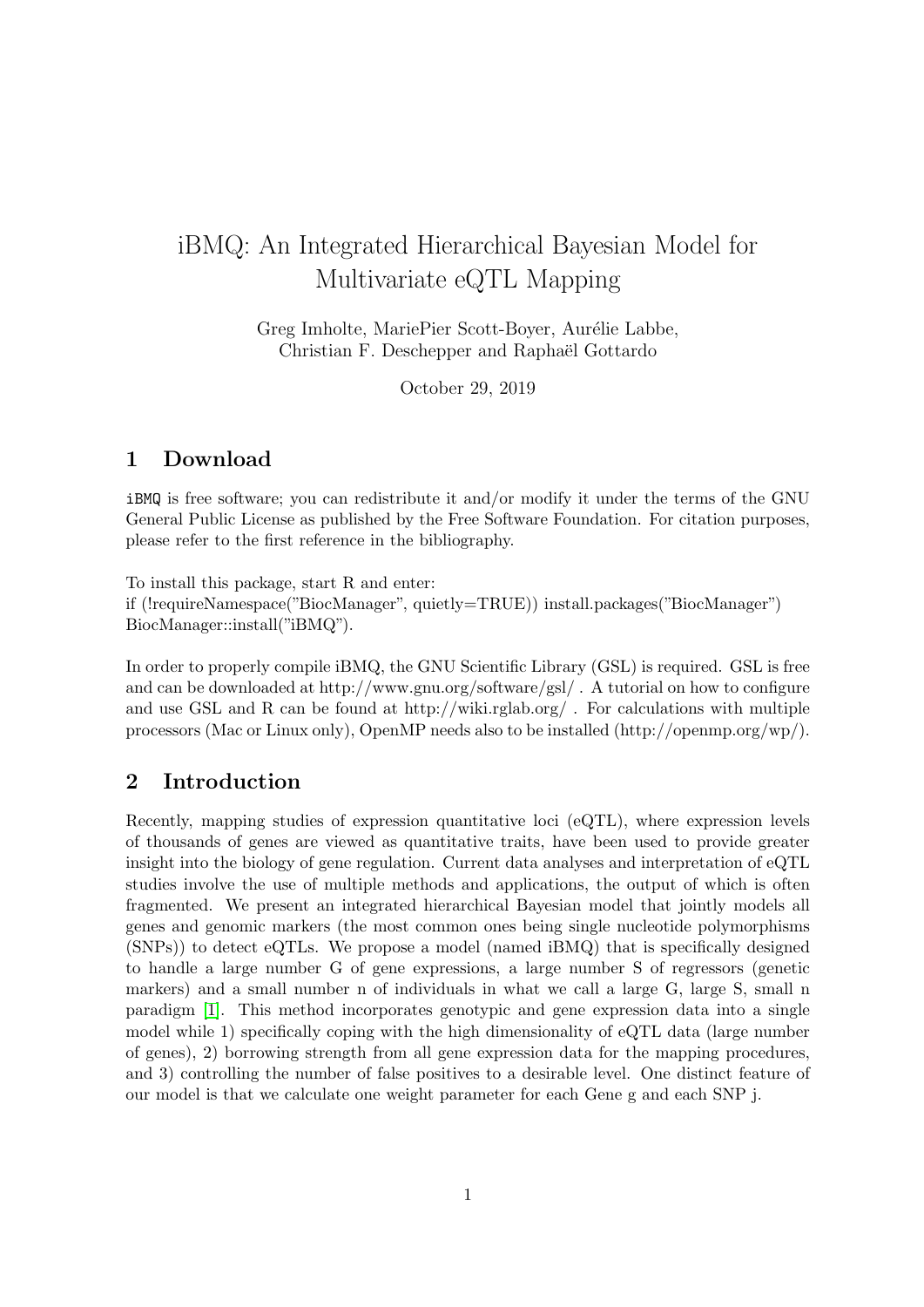### 3 Formatting the data

The next subsection describes how to format data. To run the eQTL analysis, two types of data are required: a genotype data frame and an expression data frame. To visualize the data, we also need a data frame with the genomic positions of each SNP and of each gene/probe.

#### 3.1 The genotypes

Each genotype needs to be a SnpSet object from the Biobase package. When using data where each member of the population is homozygous at each position (such as for recombinant inbred strains (RIS): see example 1), the genotype must be coded with 0 and 1. When using data where each member may be homozygous or heterozygous (such as example 2) the genotypes must be coded 1, 2 or 3 and the parameter "RIS" of the eqtlMcmc function must be set as equal to FALSE. The column names must be the SNP names and the row names must be names of the individuals (or strains).

Example:

|      | SNP <sub>1</sub> | SNP2 SNP3 SNP4 |   |  |
|------|------------------|----------------|---|--|
| Ind1 | $\mathbf{I}$     |                |   |  |
| Ind2 |                  |                | 0 |  |
| Ind3 |                  |                |   |  |

#### 3.2 The gene expression values

Each gene expression value needs to be anExpressionSet object from the Biobase package. The assayData comprises the expression data for each member of the population. Each row and column corresponds to an individual and a gene, respectively. We have assumed that the gene expression values have been appropriately normalized and pre-processed using specialized statistical methods. The column names must be the gene or probe names and the row names must be the names of the individuals. The order of individuals needs to be the same as for the gene expression value needs to be the name as for the genotype data.

|      |      | Gene1 Gene2 Gene3 |      |
|------|------|-------------------|------|
| Ind1 | 10.2 | 11.4              | 12.2 |
| Ind2 | 6.7  | 5.6               | 7.7  |
| Ind3 | 13.1 | 14.5              | 12.3 |

#### 3.3 The SNP position data frame

For the genome-wide eQTL mapping plot, we need a data frame specifying the genomic locations of each SNP with following columns: SNP name, chromosome number, SNP location (in base pair). Please note that the entries for the chromosome and the position need to be numerical values.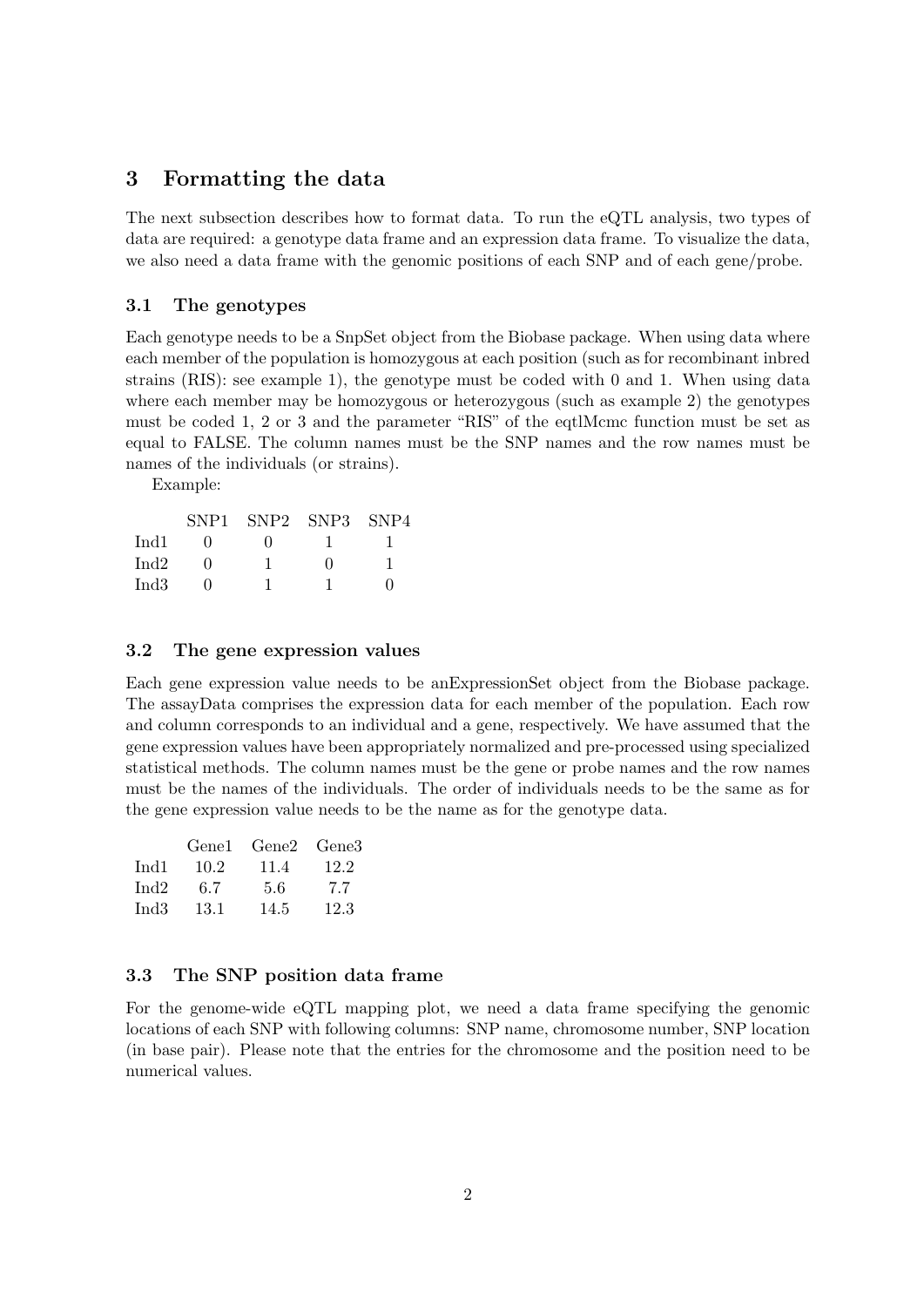| <b>SNP</b>      | Chr | pos     |
|-----------------|-----|---------|
| Snp1            | 1   | 17098   |
| $\mathrm{Snp2}$ | 1   | 1029012 |

#### 3.4 The gene position data frame

A data frame specifying the genomic locations of each gene/probe needs to be prepared with the following columns: gene name, chromosome number, start location (in base pairs) and the location (in base pairs). Please note that the entries for the chromosome and the position need to be numerical values.

| Gene              | Chr | start | end.   |
|-------------------|-----|-------|--------|
| Gene <sub>1</sub> | Т.  | 10290 | 10460  |
| Gene <sub>2</sub> |     | 18989 | -19069 |

## 4 First example dataset: data from mouse Recombinant Inbred Strains (RIS)

This example uses data generated by Williams and Lu, as available from the Gene Network website (genenetwork.com). This dataset comprises the profiles of mRNA abundance in whole eye tissue from  $n = 68$  BXD RIS mice, as measured using Affymetrix M430 2.0 microarrays [\[2\]](#page-6-1). To ease calculation and facilitate comparisons, we will use a set of  $G = 1000$  probes and 1700 single nucleotide polymorphic markers (SNPs).

### 5 Preparing the workspace

We will first load the library iBMQ, the SNP data and gene expression data. To load the iBMQ package:

> library(iBMQ)

To load the SNP data:

```
> data(snp)
```
To load gene expression data:

> data(gene)

### 6 Running the eQTL model:

This function computes the MCMC algorithm to produce Posterior Probabilities of Association (PPA) for eQTL mapping. This function takes time: please be patient! On a Mac 2\* 3.2 Ghz Quad-Core Intel Xeon computer using 6 cores, it takes 2.44 minutes.

If you have an appropriately powered computer, you can calculate the PPAs by running the function below. If not, you can skip the function and load pre-computed PPA table instead.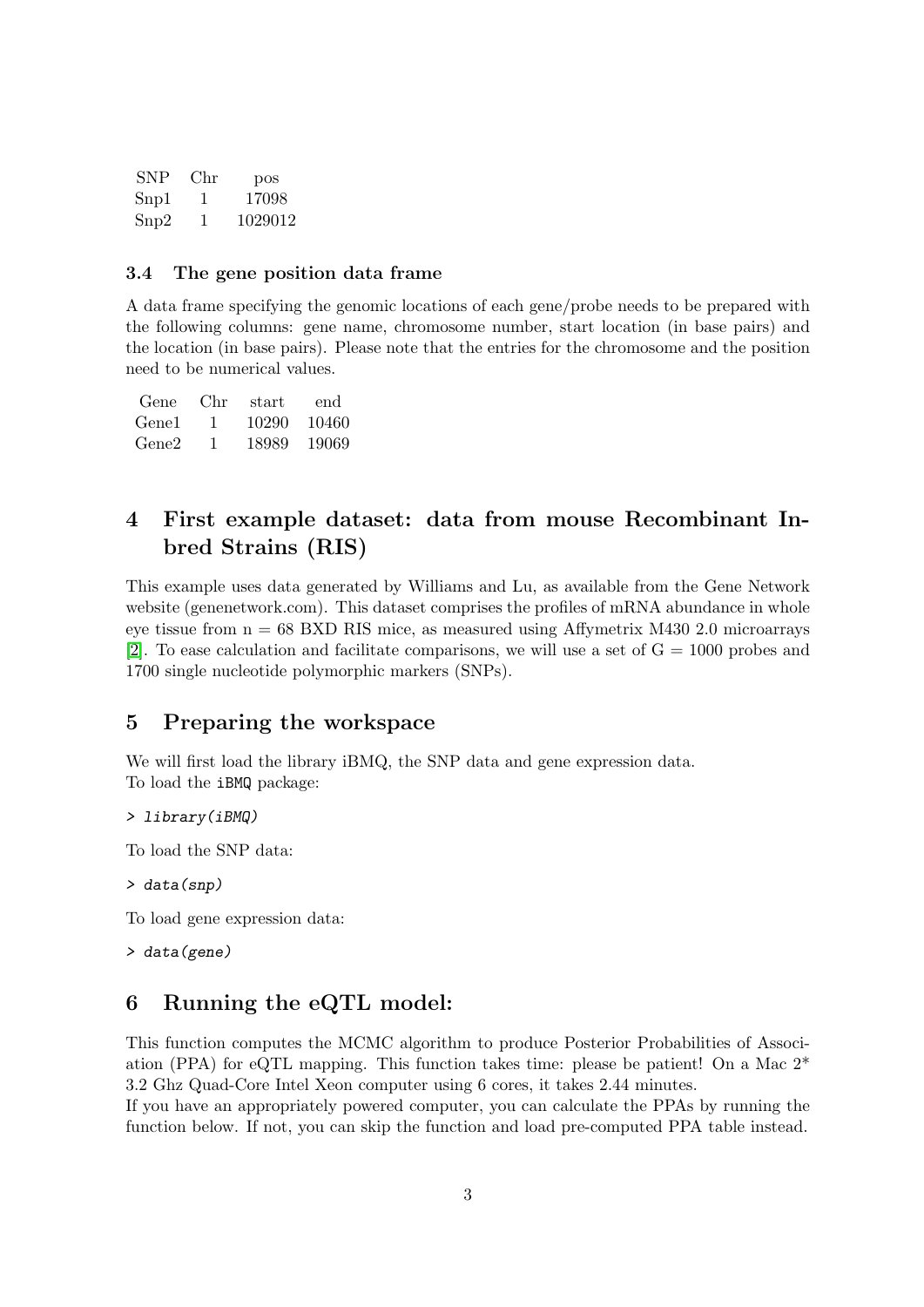In this example, we will perform only 100 iterations in the interest of time. Please note that an optimal analysis requires a greater number of iterations (preferably in the order of 100,000, with a burn-in of 50,000). The result is a matrix with Posterior Probabilities of Association for each gene (row) and SNP (column).

### 7 Computing the FDR Threshold for eQTL identification:

Our ultimate goal is to identify gene/SNP associations, which can be done using parameter estimates from our model. An eQTL for gene g at SNP j is declared significant if it's corresponding marginal posterior probability of association (PPA) is greater than a given threshold. In the context of multiple testing and discoveries, a popular approach is to use a common threshold leading to a desired false discovery rate (FDR)[\[3\]](#page-7-0). In this example we will calculate a FDR of 0.1 (corresponding to  $10\%$ ). The FDR value needs to be a numerical value between 0 and 1.

To calculate the threshold:

```
> cutoff <- calculateThreshold(PPA, 0.1)
```
In this example, the PPA optimal cutoff is 0.74. This means that all the eQTLs with a PPA above 0.74 are significant eQTLs. We can calculate how many eQTLs have PPA above the cutoff with the eqtlFinder function:

```
> eqtl <- eqtlFinder(PPA, cutoff)
```
With this example, a total of 759 significant eQTLs are identified. The output of the eqtlFinder is a data frame where the first column contains the names of each gene, the second column contains the names of corresponding markers and the third column contains the PPA value for each significant eQTL.

### 8 Classifying the eQTLs:

It is customary to distinguish two kinds of eQTLs: 1) cis-eQTLs (where the eQTL is on the same locus as the expressed gene); and 2) trans-eQTLs (where the eQTL is on a locus other than that of the expressed gene). The eqtlClassifier allows us to classify the eQTLs as either cis-eQTL or trans-eQTL according to their position in the genome. For this function, we need a data frame specifying the genomic locations of the SNPs and a data frame specifying the genomic locations of the gene/probe (see section on data format).

Load the data containing the position for each SNP:

```
> data(snppos)
```
Load the data containing the position for each gene/probe:

```
> data(genepos)
```
We need to specify a cutoff value(in base pair) corresponding to the threshold where a eQTL is considered a cis-eQTL. In this case, we will use a cutoff of 1 MB (1000000 pb).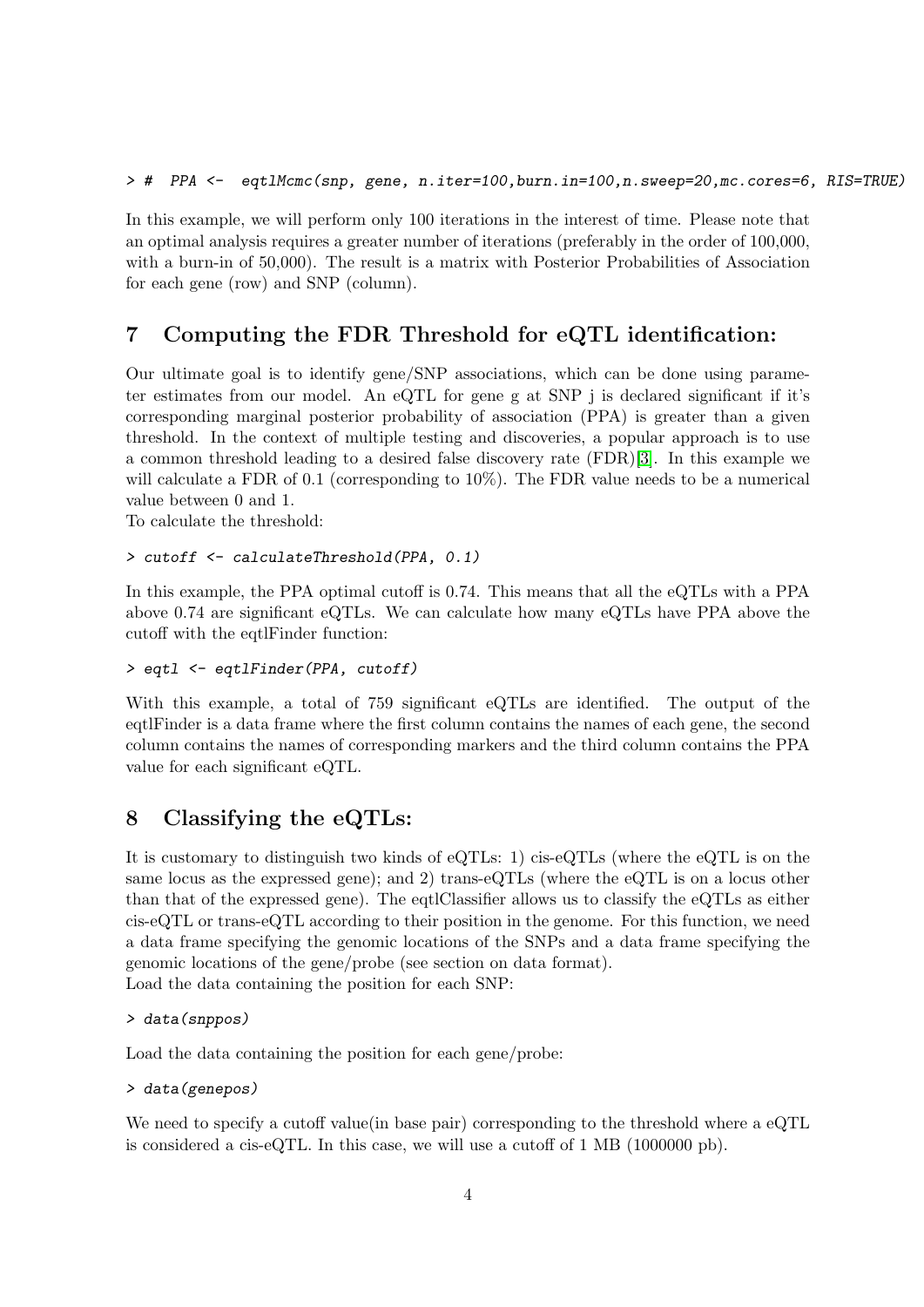The output of the eqtlClassifier is a data frame where the first column contains the names of each gene, the second column contains the names of markers and the third column contains the PPA value for each significant eQTL. The fourth column contains the number of the chromosome to which the gene belongs, the fifth column contains the start position of the gene and the sixth column contains the end position of the gene. The seventh column contains the number of the chromosome to which the marker belongs, the eighth column contains the position of the marker and the ninth column contains a descriptor of the type of eQTL (either cis or trans). Please note that in order to ascertain that an eQTL is either cis or trans, the positions of the markers and the gene need to the given to the function. If one of the values is missing the type of eQTL will be "NA".

### 9 Visualizing the result:

To visualize the data we propose using the package ggplot2 to provides a genome-wide plot visualizing the characteristics of each eQTL in terms gene/snp position. Using the data frame from the output of the eqtlClassifier function and the provided code we can generate the plot .

```
> library(ggplot2)
```

```
> ggplot(eqtltype, aes(y=GeneStart, x=MarkerPosition)) +
```

```
+ geom_point(aes(y=GeneStart, x=MarkerPosition,color = PPA), size = 1.5)+
```

```
+ facet_grid(GeneChrm~MarkerChrm)+theme_bw(base_size = 12, base_family = "")+
```

```
+ theme(axis.ticks = element_blank(), axis.text.x = element_blank(), axis.text.y = element
```
Genome-wide distribution of eQTLs found by iBMQ for the test using 1000 probes for whole eye tissue from 68 BXD mouse recombinant inbred strains. The x-axis gives the position of each eQTL along the genome; the y-axis gives the position of the probe set target itself. The grey lines mark chromosome boundaries. The cis-QTLs are distributed along a diagonal line. Vertical bands represent groups of transcripts linked to one same trans-eQTL.

### 10 Finding eQTL hotspots:

One main advantage of our method is its increased sensitivity for finding trans-eQTL hotspots (corresponding to situations where a single SNP is linked to the expression of several genes across the genome). Two types of data frame can be used as input: 1) the data frame (3 columns) corresponding to the output of the eqtlFinder function; 2) the data frame (9 columns) corresponding to the output of the eqtlClassifier function.

#### > hotspot <- hotspotFinder(eqtltype, 10)

Using the dataset from example 1, we find 9 eQTL hotspots each containing more than 10 genes. The output of this function is a list, where each element is a marker. For each marker there is a data frame with all the eQTLs linked to this marker.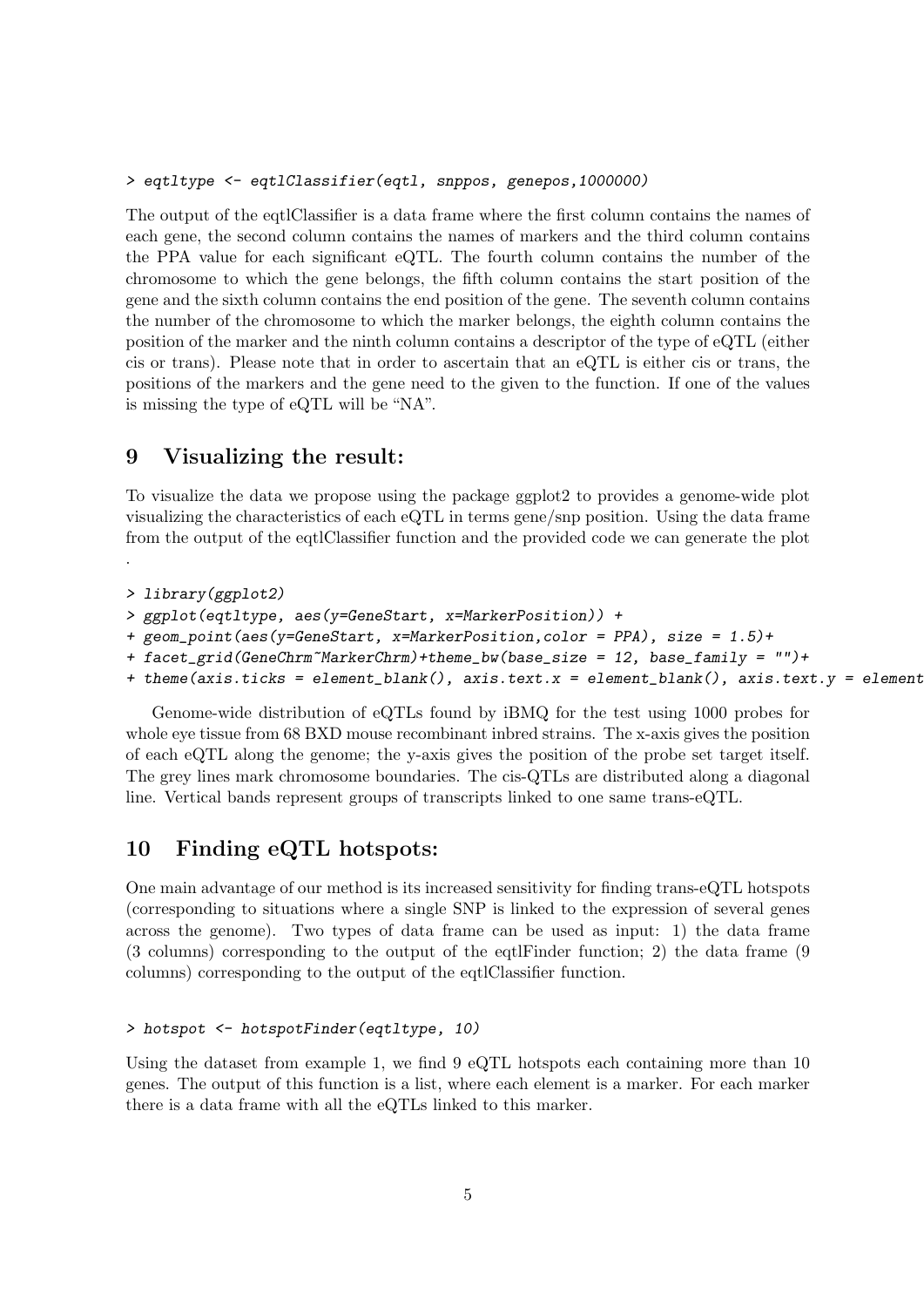#### 11 Example dataset 2: data from a mouse F2 cross

The next example uses data from a mouse F2 cross. In this case each genotype takes a value of either 1,2 or 3. This F2 cross data set containing genotypic and phenotypic information for 60 mice was obtained from the lab of Alan Attie at the University of Wisconsin-Madison. These data are also available at GEO (accession number GSE3330). Only the 5000 most variable expression traits out of 45,265 transcripts from the liver were used for the current example.

We will first load the genotype and gene expression data for the 60 mice.

> data(genotype.liver)

```
> data(phenotype.liver)
```
Since these functions take a lot of time, we have already calculated the results for 100,000 iterations and 50,000 burn-in. These numbers were suggested by simulation[\[1\]](#page-6-0). Please note that for the F2 data the "RIS" parameter needs to be set as equal to FALSE. If you have an appropriately powered computer, you can calculate the PPAs by running the function below. If not, you can skip the function and load pre-computed PPA table instead.

```
> #PPA.liver <- eqtlMcmc(genotype.liver, phenotype.liver, n.iter=100,burn.in=100,n.sweep=
```

```
> data(PPA.liver)
```
This function will calculate the threshold to identify significant eQTLs.

```
> cutoff.liver <- calculateThreshold(PPA.liver, 0.2)
```
This function will find the all significant eQTLs.

```
> eqtl.liver <- eqtlFinder(PPA.liver, cutoff.liver)
```
We will load the position of the markers and probes to be able the classify each eQTL as either cis-eQTL or trans-eQTL. Since in this case, the genetics map is not very dense, we will use a 5 MB cutoff for detecting cis-eQTLs.

```
> data(probe.liver)
```

```
> data(map.liver)
```

```
> eqtl.type.liver <- eqtlClassifier(eqtl.liver, map.liver, probe.liver,5000000)
```
We will now plot the results and calculate how many hotspots have been identified.

```
> library(ggplot2)
```

```
> ggplot(eqtl.type.liver, aes(y=GeneStart, x=MarkerPosition)) +
```

```
+ geom_point(aes(y=GeneStart, x=MarkerPosition,color = PPA), size = 1.5)+
```

```
+ facet_grid(GeneChrm~MarkerChrm)+theme_bw(base_size = 12, base_family = "")+
```

```
+ theme(axis.ticks = element_blank(), axis.text.x = element_blank(), axis.text.y = element
```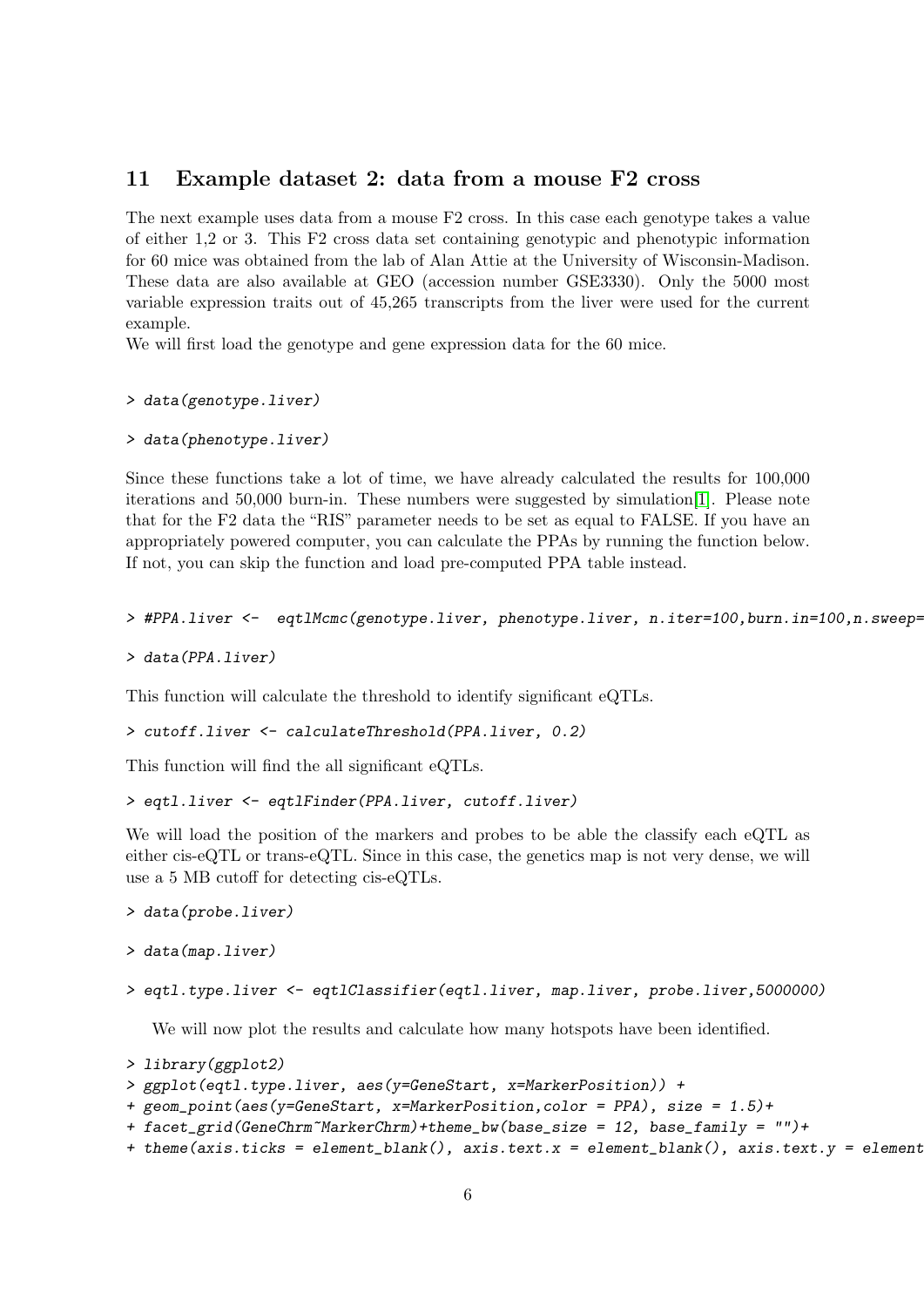

Genome-wide dis-

tribution of eQTLs found by iBMQ for the test using 5000 probes for liver tissue from 60 F2 mice. The x-axis gives the position of each eQTL along the genome; the y-axis gives the position of the probe set target itself. The grey lines mark chromosome boundaries. cis-QTLs form a diagonal line. Vertical bands represent groups of transcripts linked to one same trans-eQTL

#### > hotspot.liver <- hotspotFinder(eqtl.type.liver,20)

There is a total of 10 hotspots each containing more than 20 genes.

#### References

- <span id="page-6-0"></span>[1] Scott-Boyer, MP., Tayeb, G., Imholte, Labbe, A., Deschepper C., and Gottardo R. An integrated Bayesian hierarchical model for multivariate eQTL mapping (iBMQ). Statistical Applications in Genetics and Molecular Biology Vol. 11, 2012.
- <span id="page-6-1"></span>[2] Geisert, EE., Lu, L., Freeman-Anderson, NE., Templeton, JP., Nassr, M., Wang, X., Gu, W., Jiao, Y., Williams, RW. (2009): Gene expression in the mouse eye: an online resource for genetics using 103 strains of mice. Mol Vis.,15, 1730-63